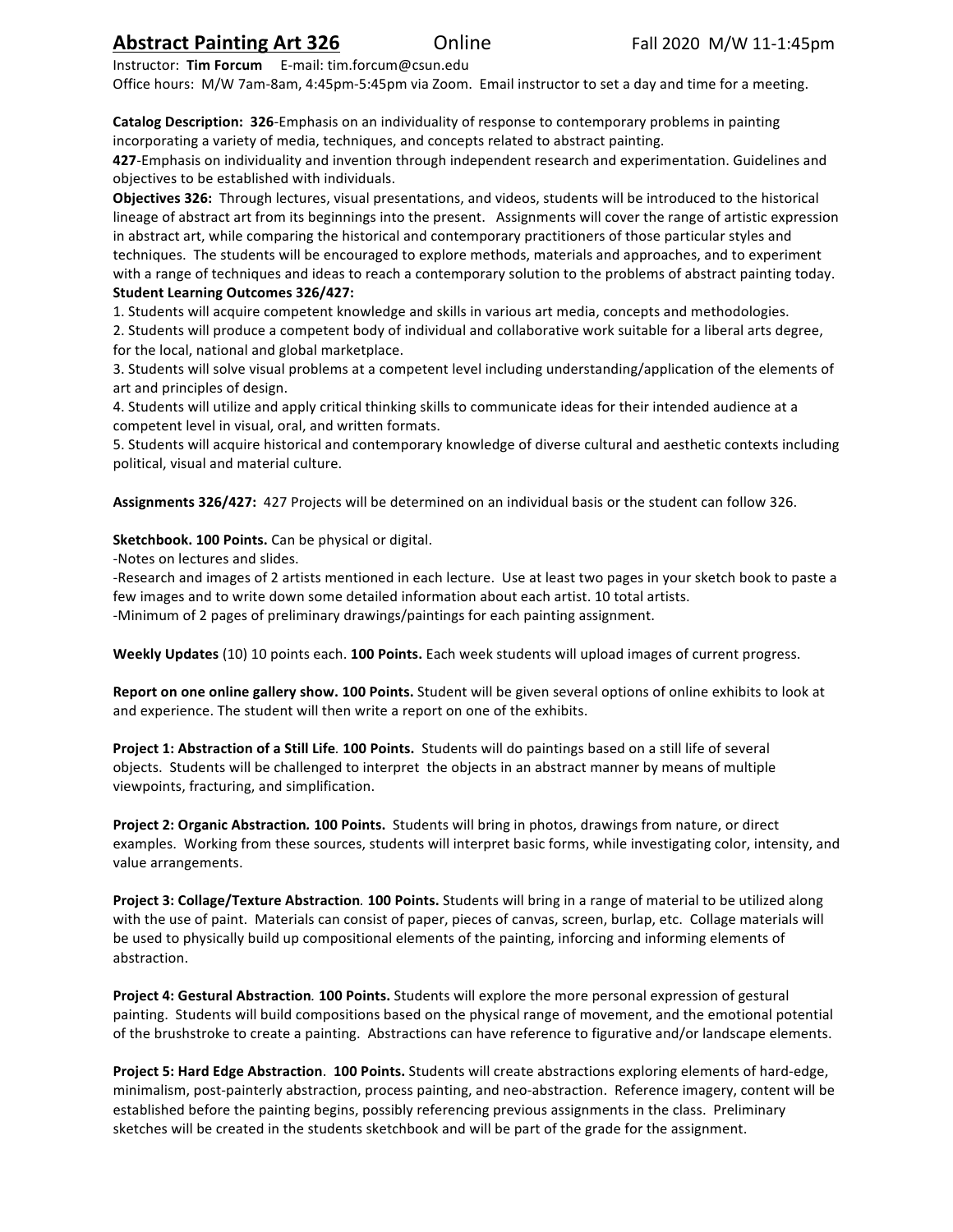#### **Grading**

#### Painting Projects (5) 100 pts each. Weekly Updates (10) 10 pts each. Sketch Book 100 pts. Gallery Report 100 pts.

Final grades are on a +/- system. All assignments are graded on a 100% scale and averaged at the end of the semester. Total points possible: 800 Points.

Grades are based on:

- following the guidelines of the assignments
- physical and creative effort in your artwork
- final presentation of your artwork
- participation in Zoom and Canvas critiques (Being prepared to speak about your work and that of others)
- attendance on specific days that Zoom Meetings are scheduled
- your Sketch Book (Notes, Artist Research, Preliminary work for projects)
- upload images for Weekly Updates
- report on one online gallery show

**Critiques are mandatory**. If you miss the Zoom critique, your Painting Project will go down 10%

Late Projects. A project uploaded after the due date will go down 10%

#### **Attendance**

A lot of the class will be you working on your own asynchronously. There will be some synchronous meeting in which we will all meet as a class via Zoom, these will be lectures, and critiques. Attendance to these meetings are critical and are manditory. Course information is not repeated, so if you miss a lecture it is your responsibility to receive the information from another student. You can email one another student through Canvas.

#### **Communication**

All communication for the class will be through Canvas. So please stay tuned to all Announcements through Canvas and Canvas emails.

#### **Technical Trouble**

If you are experiencing any trouble with Canvas please call the Faculty Technology Center (818) 677-3443.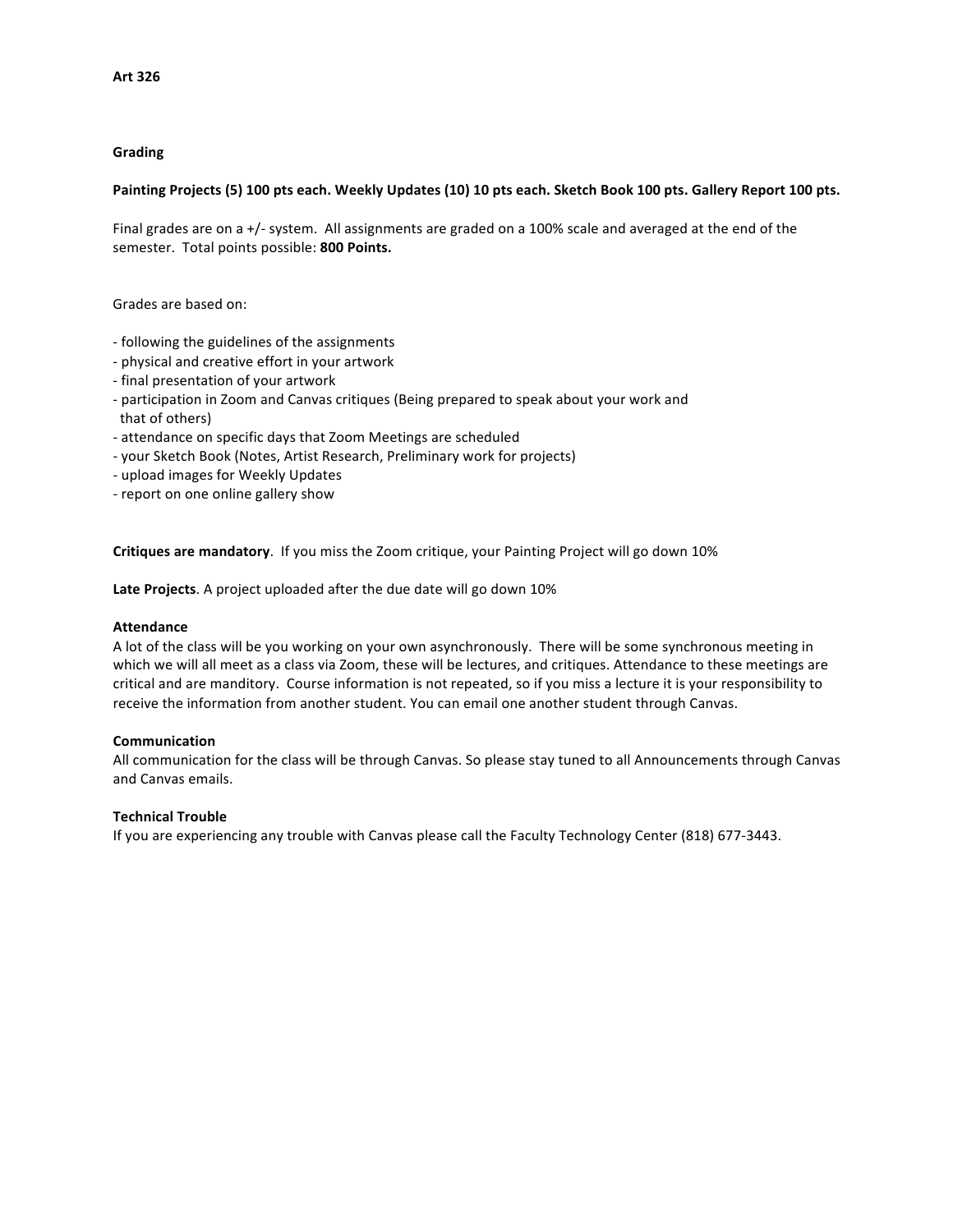| $\mathbf 1$    | 1/25<br>1/27 | Introduction:<br><b>Lecture Project 1</b>               | Syllabus, Course Requirements, Supplies.<br>Weekly Update Due: About You, Canvas Profile, Record Name |
|----------------|--------------|---------------------------------------------------------|-------------------------------------------------------------------------------------------------------|
| $\overline{2}$ | 2/1<br>2/3   | Workday Project 1<br>Workday Project 1                  | Weekly Update Due. Progress to date. Images of objects, first pieces                                  |
| 3              | 2/8<br>2/10  | Workday Project 1<br><b>Critique Project 1</b>          |                                                                                                       |
| 4              | 2/15<br>2/17 | <b>Lecture Project 2</b><br>Workday Project 2           | Weekly Update Due. Research Photos                                                                    |
| 5              | 2/22<br>2/24 | Workday Project 2<br>Workday Project 2                  | Weekly Update Due. Progress to date.                                                                  |
| 6              | 3/1<br>3/3   | Workday Project 2<br><b>Critique Project 2</b>          |                                                                                                       |
| 7              | 3/8<br>3/10  | Lecture Project 3<br>Workday Project 3                  | Weekly Update Due. Materials being used.                                                              |
| 8              | 3/15<br>3/17 | <b>Spring Break</b><br><b>Spring Break</b>              |                                                                                                       |
| 9              | 3/22<br>3/24 | Workday Project 3<br>Workday Project 3                  | Weekly Update Due. Images of Progress to date<br><b>Gallery Report Due</b>                            |
| 10             | 3/29<br>3/31 | <b>Critique Project 3</b><br>No Class: Cesar Chavez Day |                                                                                                       |
| 11             | 4/5<br>4/7   | <b>Lecture Project 4</b><br>Workday Project 4           | Weekly Update Due. Preliminary works on paper.                                                        |
| 12             | 4/12<br>4/14 | Workday Project 4<br>Workday Project 4                  | Weekly Update Due. Images of Progress to date                                                         |
| 13             | 4/19<br>4/21 | Workday Project 4<br><b>Critique Project 4</b>          |                                                                                                       |
| 14             | 4/26<br>4/28 | <b>Lecture Project 5</b><br><b>Workday Project 5</b>    | Weekly Update Due. Images of your research                                                            |
| 15             | 5/3<br>5/5   | Workday Project 5<br>Workday Project 5                  | Weekly Update Due. Images of Progress to date                                                         |
| 16             | 5/10<br>5/12 | Workday Project 5<br>Critique Project 5.                | <b>Final Critique</b>                                                                                 |
| 17             | 5/19         | Scheduled Final.                                        | No Class. Sketch Books Due                                                                            |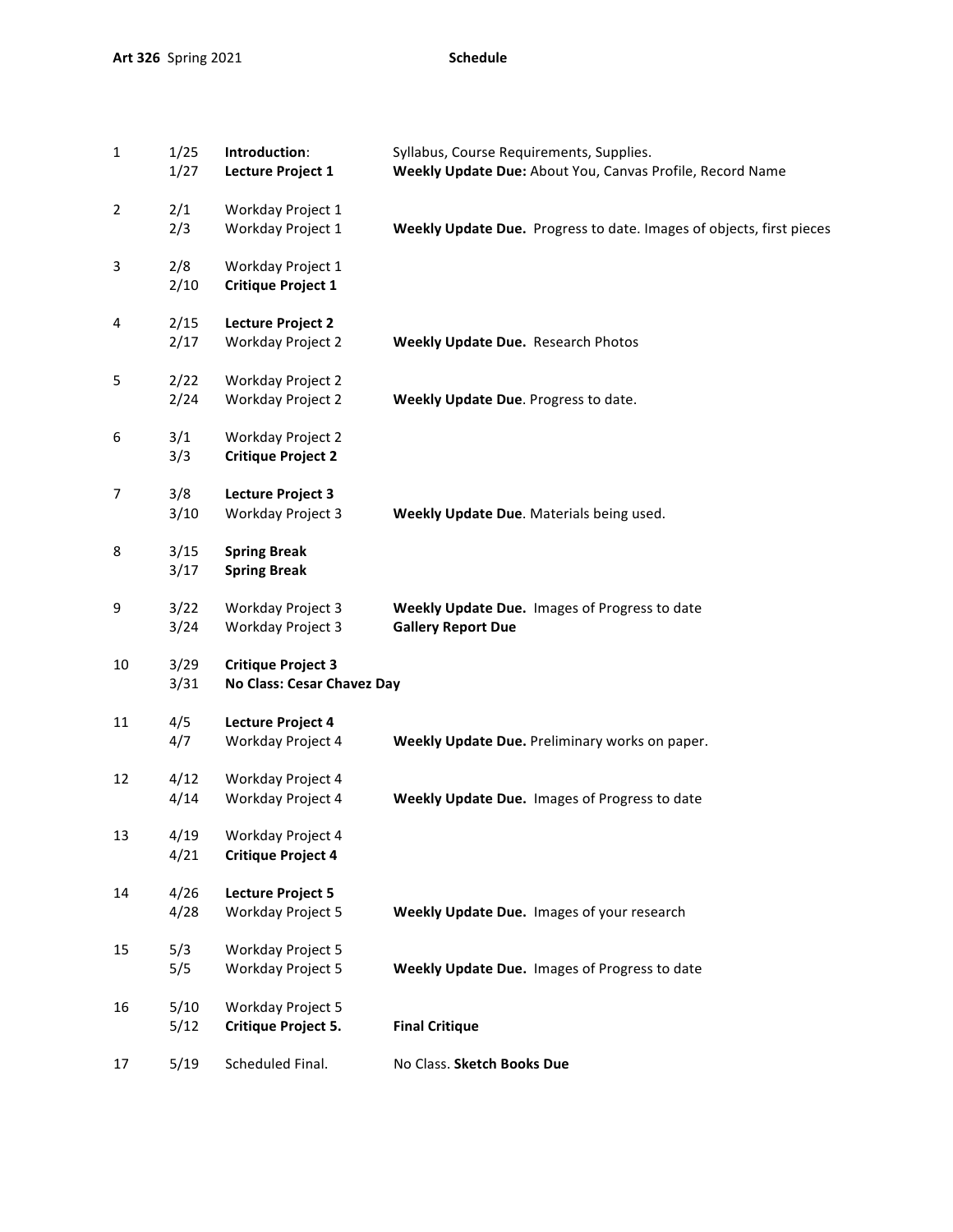### \***For first project**

| *Strathmore 400 Series Sketch Pad 9"x12" Wire Bound, 100 sheets | Amazon \$12.96 |
|-----------------------------------------------------------------|----------------|
| *Strathmore 300 Series Bristol Vellum Pad 11"x14" 20 Sheet Pad  | Amazon \$19.95 |
| *Winsor & Newton Drawing Ink Bottle, 14ml, Black Indian Ink     | Amazon \$5.99  |
| *Speedball Sketching Pen Set                                    | Amazon \$9.13  |
|                                                                 |                |

**Canvases** Recommended sizes. 20x14, 22x28, and (2) 24x30. Sizes can vary, you can go larger if you choose. You can also use panels, wood, etc. Instructor will go over canvases on first day.

# This List below is recommendations only, not mandatory. Use what you have.

|                      | 2" cheap hog-bristle flat brush (for priming canvas with gesso)                                                                                                                                                                                                                                                                                       |
|----------------------|-------------------------------------------------------------------------------------------------------------------------------------------------------------------------------------------------------------------------------------------------------------------------------------------------------------------------------------------------------|
|                      | Utrecht, Blick, Escoda or Silver long handle brushes<br>Flat and Filbert hog-bristle: #10-#18, 3 brush range of 3/8"- 11/2"<br>Flat and Round Natural, Sable: #10-#16, 2 brush range 3/8"-3/4"<br>Sumi brushes 1 large and 1 small                                                                                                                    |
| <b>Acrylic Paint</b> |                                                                                                                                                                                                                                                                                                                                                       |
|                      | Utrecht, Daler Rowney System 3, Liquitex, Golden, or Graham. (No Basics)<br>225 ml Titanium White<br>Small tubes of: Ivory Black, Cadmium Red Medium, Cadmium Orange<br>Cadmium Yellow Medium, Ultramarine Blue, Phtalocyanine Blue,<br>Phthalocyanine Green, Alizarin Crimson, Dioxazine Purple,<br>Yellow Ochre, Burnt Sienna, Raw Umber, Sap Green |
| <b>Oil Paint</b>     |                                                                                                                                                                                                                                                                                                                                                       |
|                      | Utrecht, Daler Rowney Georgian, Gamblin 1980, or Graham. (No Winton)<br>225 ml Titanium White<br>Small tubes of: Ivory Black, Cadmium Red Medium, Cadmium Orange,<br>Cadmium Yellow Medium, Ultramarine Blue, Phthalocyanine Blue,<br>Phthalocyanine Green, Alizarin Crimson, Dioxazine Purple,<br>Yellow Ochre, Burnt Sienna, Raw Umber, Sap Green   |
|                      |                                                                                                                                                                                                                                                                                                                                                       |
| <b>Miscellaneous</b> |                                                                                                                                                                                                                                                                                                                                                       |
|                      | 12 or 24 Set of Prismacolors<br>Gamsol Mineral Spirits 16 oz (cleaning oil paint)                                                                                                                                                                                                                                                                     |
|                      | Wood or Plexiglass palette approx. 12x16                                                                                                                                                                                                                                                                                                              |
|                      | <b>Masterson Palette Seal 12x16</b>                                                                                                                                                                                                                                                                                                                   |
|                      | Masterson Sta-Wet Premier Palette refill sheet 12x16                                                                                                                                                                                                                                                                                                  |
|                      | Masterson Sta-Wet Premier Sponge 12x16<br>Disposable paper palette 12x16                                                                                                                                                                                                                                                                              |
|                      | Palette Knife<br>Rags                                                                                                                                                                                                                                                                                                                                 |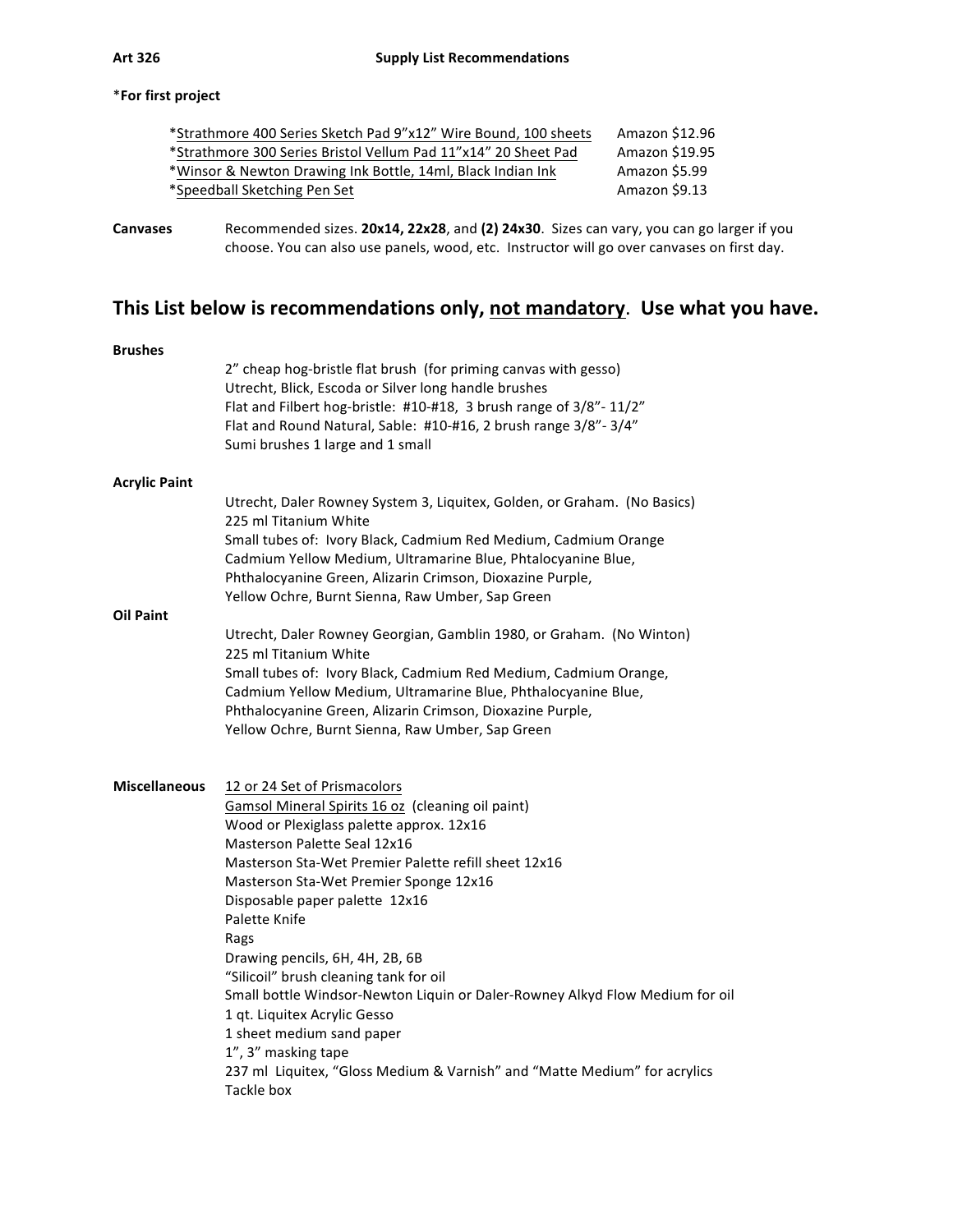#### Art 326/427 **Conserversity Contract Conduct Conduct Conduct Conduct Conduct Conduct Conduct Conduct Conduct Conduct Conduct Conduct Conduct Conduct Conduct Conduct Conduct Conduct Conduct Conduct Conduct Conduct Conduct**

You will be given several links to online exhibitions. You will look through these and then write one report about one of the exhibitions that you found the most interesting.

Gallery Report must be 2 pages, 12 pt. font, double-spaced Along with the 2 pages of text, reports must also include at least one image of the artwork you are talking about and the Press Release.

Explain the exhibition. Name the Gallery and the Artist being shown. Dates of the exhibition. Name of painting or paintings your reference. Is there any content or meaning? Mention the Size/Scale, medium/media/materials that are used. What kinds of techniques were used? How do you feel about the work? Talk about your personal response. Give me Details!!!! Be sure to read the Press Release for the exhibit and reference it in your report. You can respond to what is being said in the Press Release but do not simply restate the press release.

#### Please check for grammar and spelling!

The exhibitions that you will be asked to look through will be from Los Angeles Art Galleries or Museums within the areas shown below. Some of the exhibits will be current or some may be past exhibits. If the galleries happen to be open and the exhibit is running, you can physically visit them if you want, but it is not mandatory.

For your own information, Galleries can be found through these venues. **Apps: Artguide** by ArtForum **See Saw** – Gallery Guide

#### **Websites:**

**https://www.artforum.com/artguide** http://www.art-collecting.com/galleries\_ca\_losangeles.htm http://curate.la/ https://culvercityartsdistrict.com/galleries/ https://www.artslant.com/ http://artscenecal.com

#### **Los Angeles Gallery Areas:**

#### **Santa Monica & Venice**

Santa Monica is home to **Bergamot Station**, a large complex of galleries all in one spot. http://www.bergamotstation.com

#### **Culver City**

Galleries are all pretty close together. https://culvercityartsdistrict.com/galleries/

#### **Hollywood**

Several galleries have moved here and some new ones as well. They are spread out.

#### **West Hollywood & Mid-City**

These two areas are very close together. Galleries are spread out.

#### **Downtown**

Spread out but some are worth the effort. http://www.hauserwirthschimmel.com/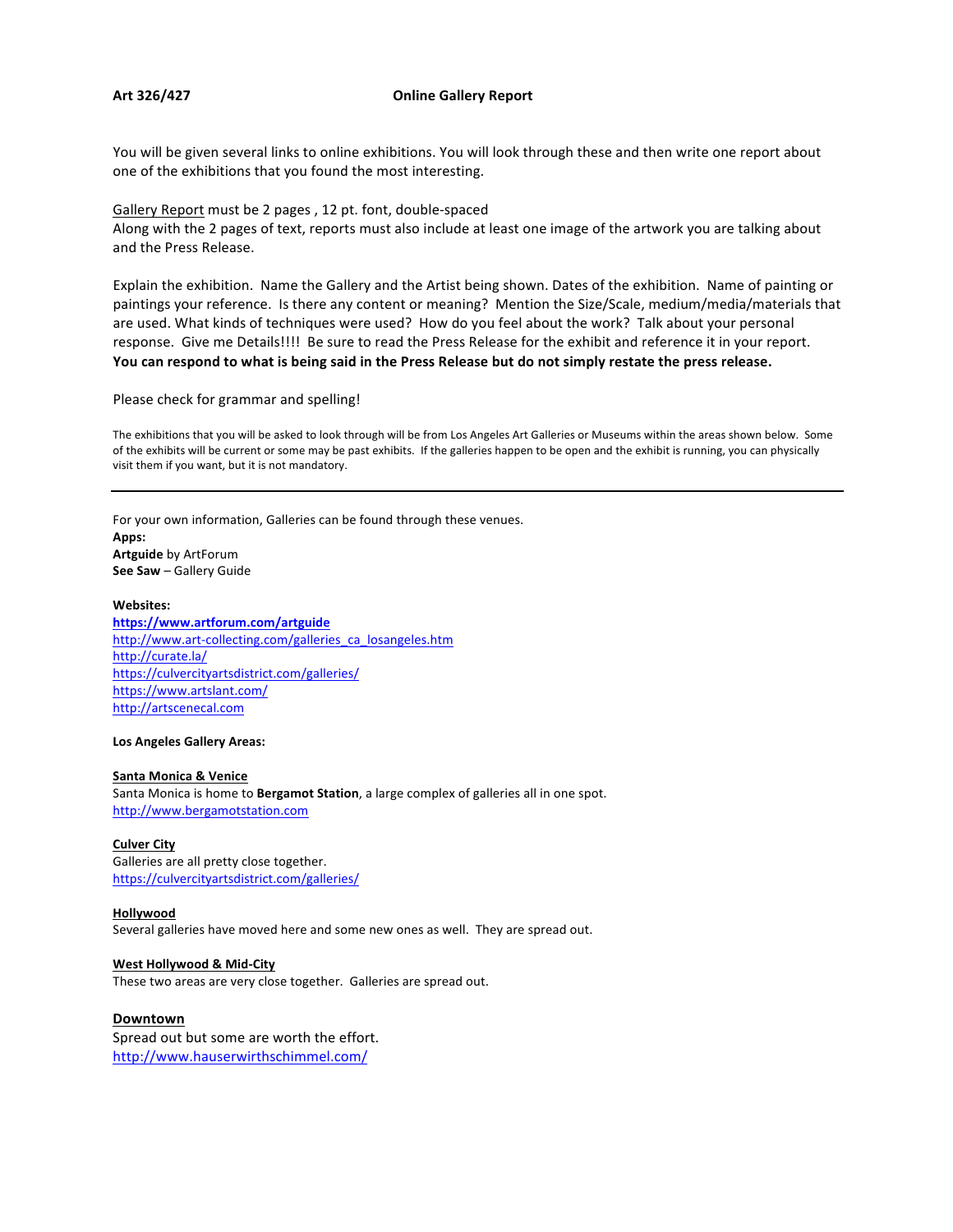## **Studio Safety**

• Always read the product labels. The labeling standard for Chronic Health Hazards in Art materials (ASTM D-4236) has been codified into US law as part of the Federal Hazardous Substances Act 15 USC S 1277. In cooperation with the Art & Creative Materials Institute (ACMI), all art and creative products marketed in the USA include labeling that details any currently identified precautions that should be taken. So, if there's a concern, you'll see it on the label.

In addition, the American Society for Testing and Materials (ASTM) has prepared standards for the safe use of artist's materials. These have been published as a booklet entitled, "ASTM Standards for the Performance, Quality, and Health Labeling of Artists' Paints and Related Materials" ISBN 0-8031-1838-4.

When working:

• Always make sure that there's plenty of fresh air and ventilation, particularly when working with solvents.

• If spray applying any products, wear an approved mask. A spray booth, or, even better, an extraction system, vented to the outside is recommended.

• If working with powdered pigment, the above provisions for ventilation are equally important.

• Always keep all materials, especially solvents, tightly sealed. This means keeping the threads on lids and jars wiped clean, to Health Safety & ensure a better seal when closed.

• Art materials should never be exposed to heat sources or to naked flame.

• Do not eat, drink or smoke when working. You never know what may end up on your fingers, your food, or your cigarette, and then get swallowed inadvertently.

• Avoid skin contact, particularly with solvents. Don't paint directly with your fingers.

• Wherever and whenever possible, use a low-aromatic solvent, such as Gamsol.

• Avoid Turpentine, wherever possible. Turpentine is a proven health hazard for many, and it can be absorbed directly through the skin. This means that any pigment on your hands, if combined with turpentine, will be carried through your skin and into your system, as well.

• Don't wash or rinse brushes in the palm of your hand. Doing so, particularly if laden with solvent, is a particularly efficient method for driving pigment into and through your skin.

• When washing brushes or palettes or other tools...

• First, wipe them free of color with a paper towel. If using stiff brushes with thick color, like oils or acrylics, an old toothbrush works well for scraping free excess color. Allow the product on the towel to dry completely before disposal.

• Rinse the brush or tool free of color with a minimum amount of low-aromatic solvent. If working in watercolor or acrylic, rinse with water.

•Wash the brush with a conditioning soap.

•Never store brushes resting in a container, head, or tuft, down.

• Do not point your brushes in your mouth. Swirl the brush in a cup of water, or solvent, to check the point.

• If using solvent, pour out only as much as needed for your current painting session. Too much open solvent means too much vapor in your immediate environment.

• SMALL AMOUNTS of LOW-AROMATIC solvent can be allowed to evaporate in a well-ventilated area rather than being disposed of down the sink. NOTE: "low aromatic" means solvents with a high TLV (such as Gamsol)

(TLV at 300 ppm). This does NOT include more heavily aromatic solvents like Turpentine.